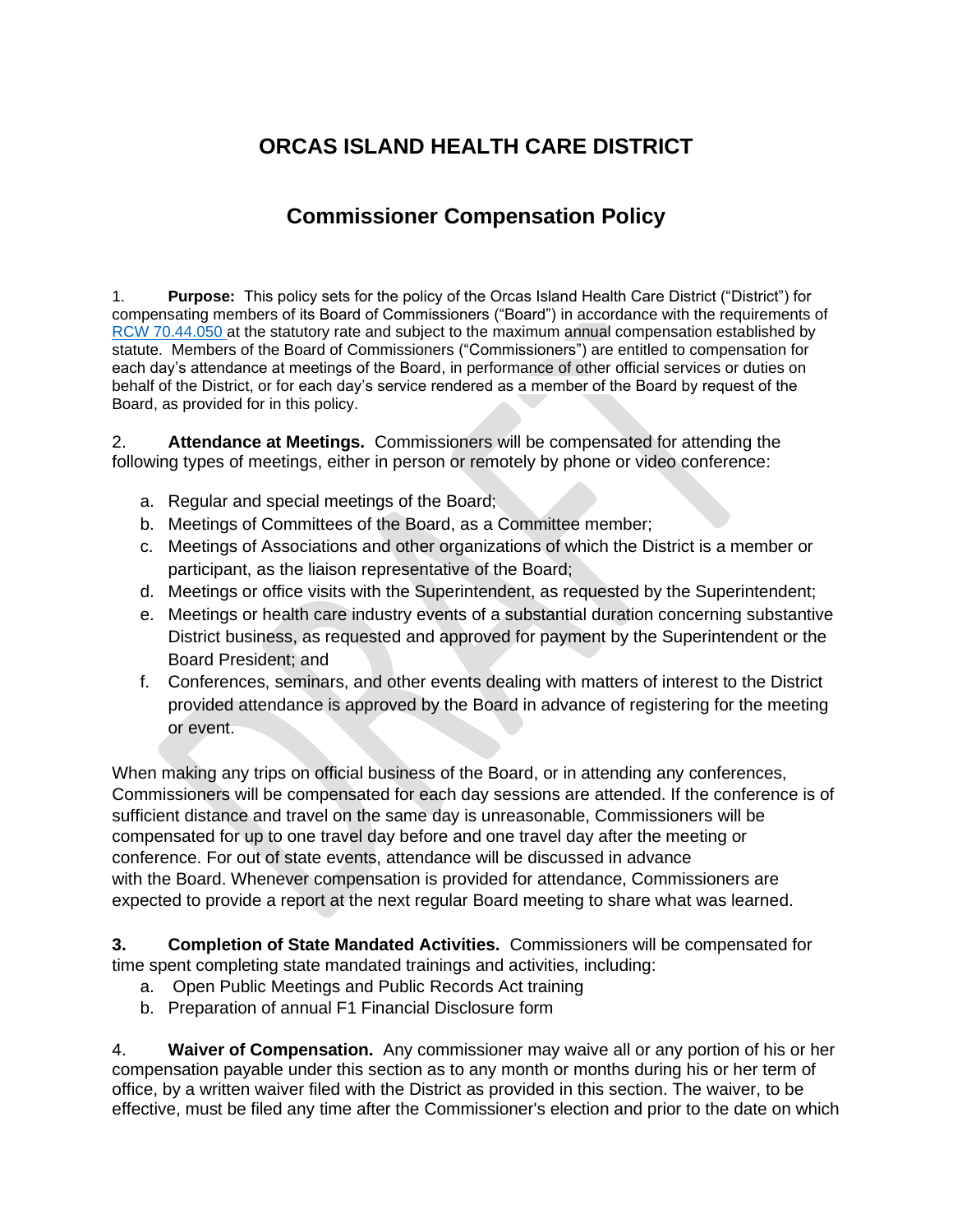the compensation would otherwise be paid. The waiver shall specify the month or period of months for which it is made.

5. **Commissioner Payroll Reporting – Time Sheet Documentation.** When an individual Commissioner does not execute a compensation waiver, he/she will be required to complete and sign a standard monthly payroll report. Payroll reports must be delivered to the Superintendent on or before the 15th of the month in order to be included in the regular payroll cycle. The Superintendent will review the report for accuracy and submit an approved report to San Juan County for processing. Payroll is processed once a month on the 25th.

*See Exhibit A for the District's Payroll Report Template*

Policy adopted the \_\_ day of \_\_\_\_\_\_\_\_\_\_, 2022.